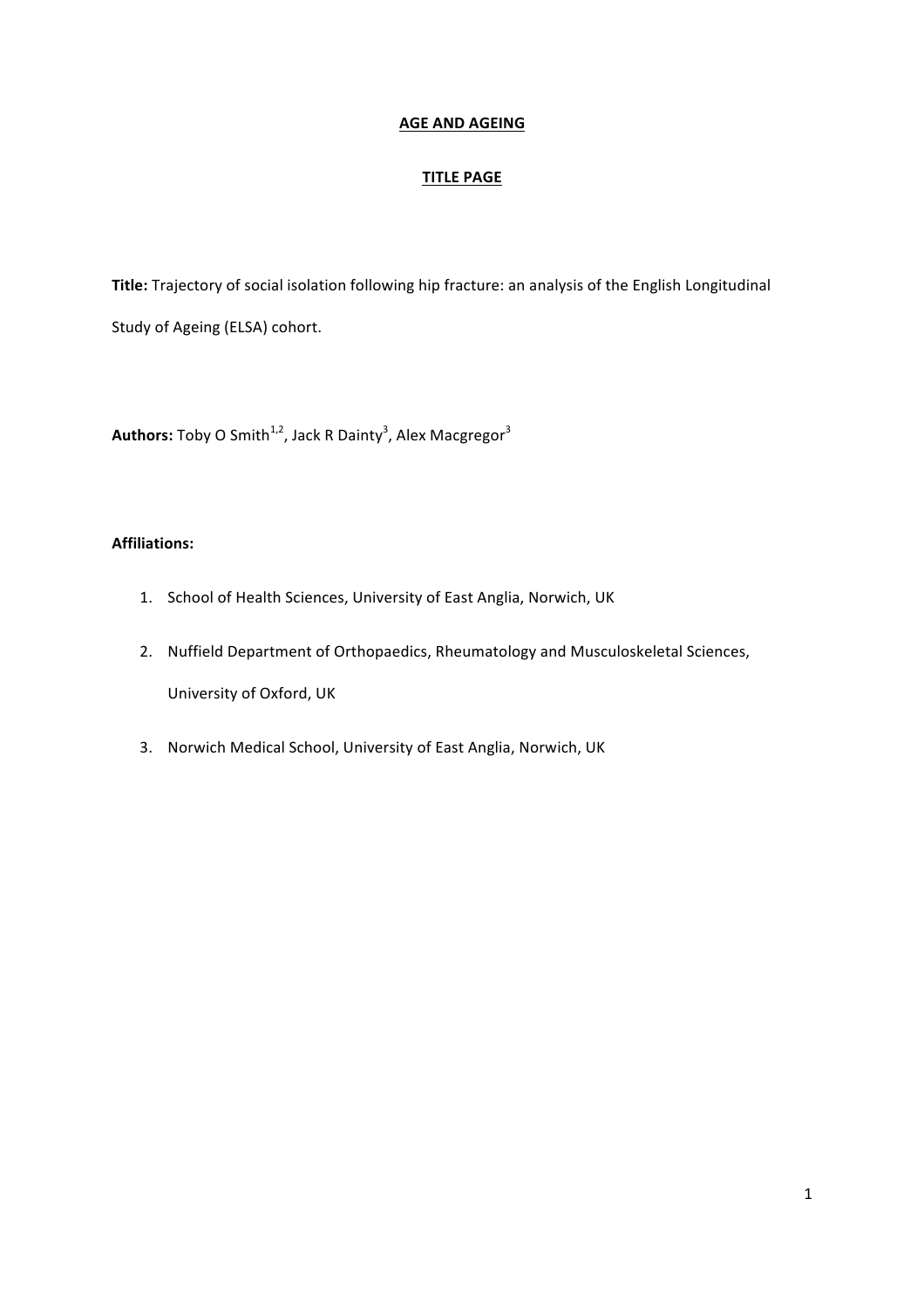## **ABSTRACT**

**Background:** Social isolation is defined as a lack of meaningful and sustained communication or interactions with social networks. There is limited understanding on the prevalence of social isolation and loneliness in people following hip fracture and no previous understanding of how this changes over time.

**Objective:** To determine the prevalence and trajectory of social isolation and loneliness before a hip fracture, during the recovery phase and a minimum of two years post-hip fracture in an English population.

**Methods:** Data were from the English Longitudinal Study of Ageing (ELSA) cohort (2004/5-2014/15). The sample comprised of 215 participants who had sustained a hip fracture. Measures of social isolation and loneliness were analysed through multilevel modelling to determine their trajectories during three-time intervals (pre-fracture; interval at hip fracture and recovery; minimum two years post-fracture). The prevalence of social isolation and loneliness were determined pre- and postfracture. 

**Results:** Prevalence of social isolation was 19% post-hip fracture and loneliness 13% post-hip fracture. There was no statistically significant change in social isolation pre-fracture compared to a minimum of two years post-fracture  $(P=0.78)$ . Similarly, there was no statistically significant change in loneliness pre-fracture compared to a minimum of two years post-fracture  $(P=0.12)$ .

**Conclusion:** This analysis has determined that whilst social isolation and loneliness do not change over time following hip fracture, these remain a significant problem for this population. Interventions are required to address these physical and psychological health needs. This is important as they may have short and longer-term health benefits for people post-hip fracture.

**Keywords:** femoral fracture; loneliness; multimorbidities; older people; social inequality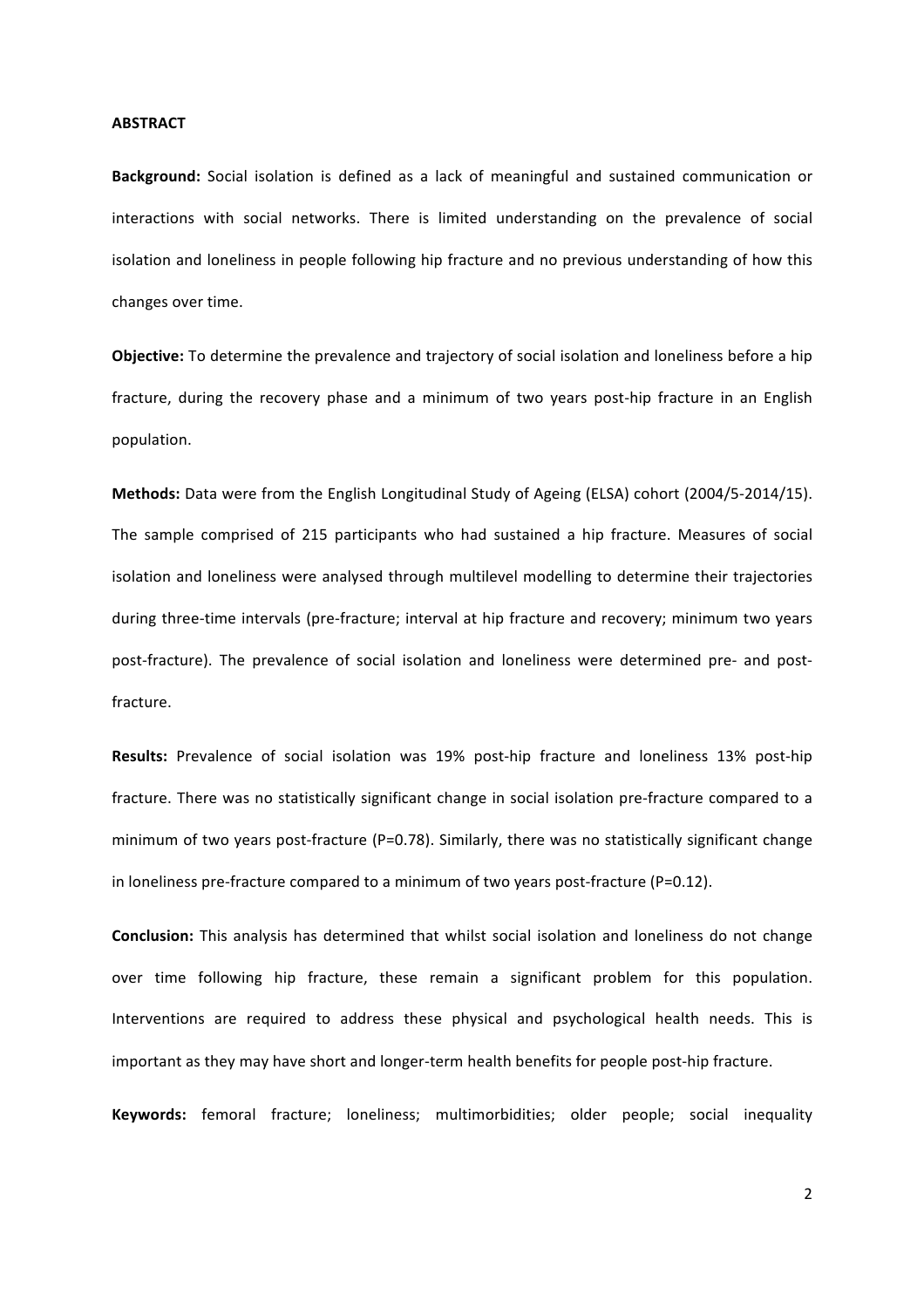# **INTRODUCTION**

Social isolation is the lack of meaningful and sustained communication or interaction with friends, family and the wider community [1,2]. Loneliness refers to the subjective feeling of being alone, separated or apart from other people, and is a balance between desired and actual social contact [3]. Loneliness may be considered the psychological embodiment of social isolation [4]. Both social isolation and loneliness are associated with a reduced quality of life and are related to a number of adverse consequences including poor physical and mental health, mal-adaptive behaviours and an increased likelihood of institutionalisation [5,6]. People who report being lonely with greater social isolation also report less exercise participation, greater tobacco use and have a greater number of long-term medical conditions compared to those with less social isolation [6,7]. Older people are at greater risk of social isolation and loneliness with declining social networks and significant life changes [4,8]. These may ensue through retirement, bereavement of friends and family members, declining health status, increasing disability and change of residential status [8]. It has been estimated that approximately 5% of older people in England are categorised as 'completely' isolated [9], with an estimated 30% categorised as socially isolated [10]. The prevalence of severe loneliness in Western Europe has been estimated at 10% for those aged 65 years and older, with 30% classified as moderately lonely [11]

Hip fracture accounts for the majority of fragility fractures, estimated to be over 40% of the burden of osteoporosis worldwide [12]. In the European Union alone, there is an estimated annual incidence of 600,000 hip fractures [13]. This is expected to increase to 104,000 annually in the UK alone by 2025 [13]. Older people following hip fracture experience declining mobility, reduced independence in function and poorer health and quality of life, with higher rates of institutionalisation compared to age-matched controls [14,15].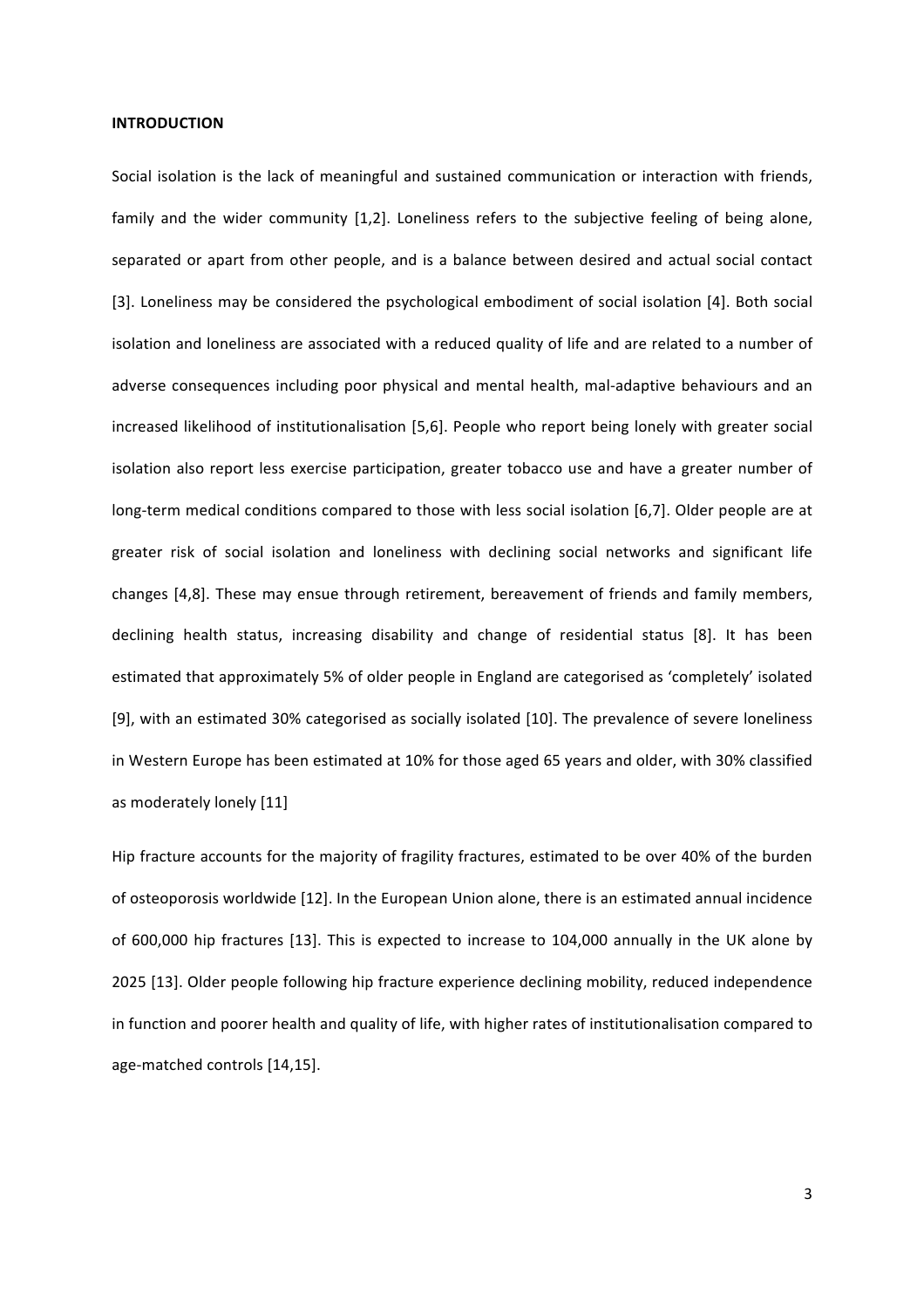There remains a paucity of literature on the impact of hip fracture on community, social or civic life and loneliness [15]. This study addresses this to determine whether sustaining a hip fracture is associated with social isolation and loneliness and how this may change over time.

### **METHODS**

# *ELSA Cohort*

Data were drawn from the English Longitudinal Study of Ageing (ELSA) cohort. The ELSA study is an ongoing national cohort of English community-dwelling adults born on or before February 29th 1952. It is a nationally representative sample of the non-institutionalised population [16]. From its 2002/2003 inception, participants were contacted every two years for a follow-up interview. A total of 11,391 participants were recruited at the first data collection phase (Wave 1).

Ethical approval was given by the London Multi-Centre Research Ethics Service (MREC/01/2/91) and written informed consent obtained from all participants. Anonymised unlinked data for this study were provided by the UK Data Service.

## *Participants*

In this present analysis, we identified all people within a 10-year follow-up interval (2004/2005 to 2014/2015) who self-reported having undergone a unilateral hip fracture which was surgically managed. Both core responders from the original cohort and non-core responders from the 'Wave 4' refreshment cohort were eligible [16]. This ensured that it would be possible to ascertain social engagement or isolation in the follow-up wave prior to the hip fracture (within two years) termed the 'pre-fracture phase', the wave when the hip fracture and recovery occurred, termed the 'fracture-recovery phase' and the subsequent wave (minimum of two years post-fracture), termed the 'final follow-up phase'. Participants were included where data were available from their prefracture phase and the following two consecutive data collection phases. Those who had sustained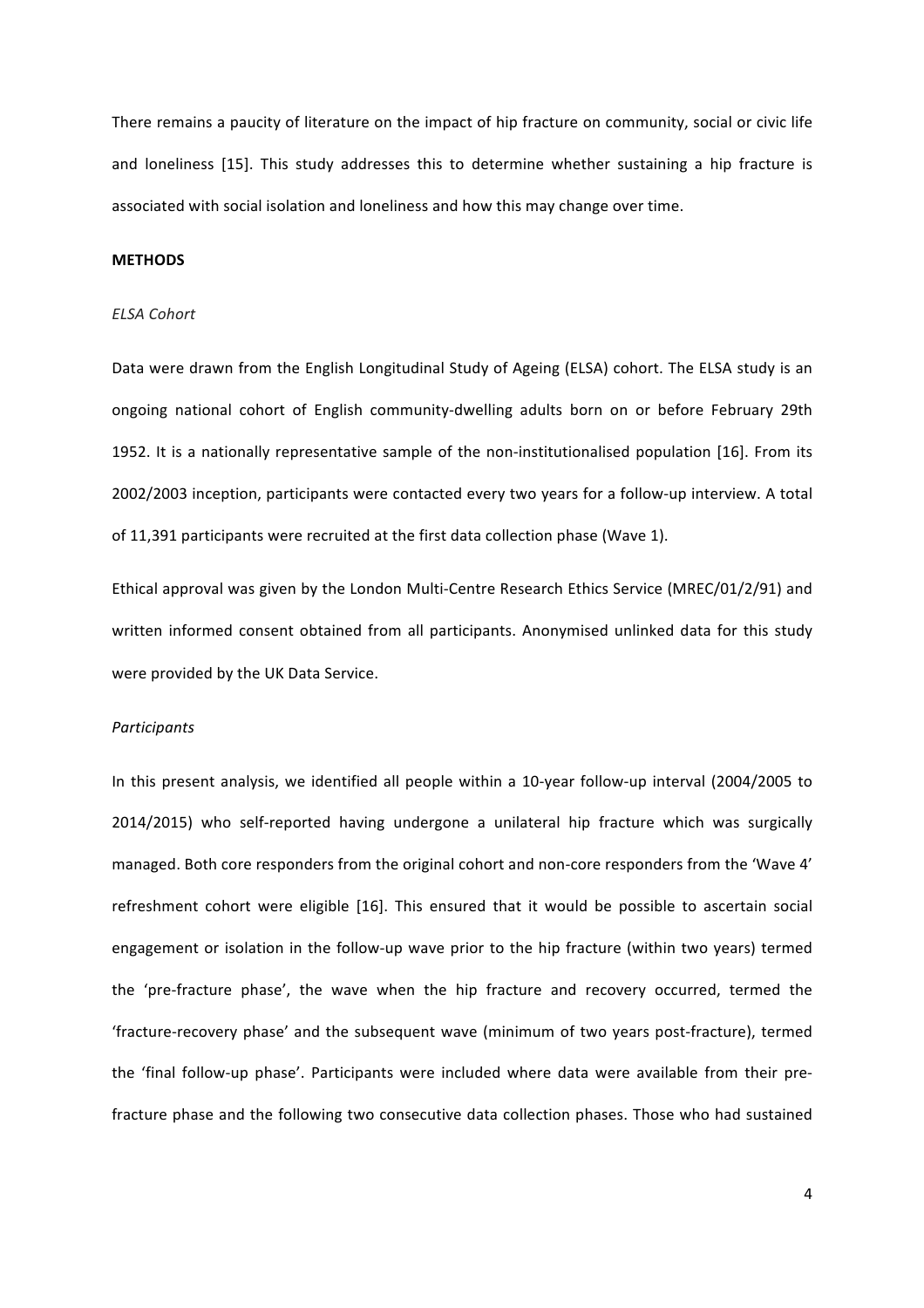recurrent or bilateral hip fractures were excluded. Hip fracture was defined as a fracture of the proximal femur, thus excluding femoral shaft fractures, acetabular or pelvic fractures.

### *Measurements*

All measurement data was collected during the routine face-to-face follow-up interval. Data on age, gender, ethnic classification (white/non-white), hip, knee, foot and low back pain measured using a visual analogue score, self-reported difficulties with dizziness and balance, and depression were collected. Depressive symptoms were assessed using the eight-item version of Center for Epidemiologic Studies Depression (CES-D) scale [17], with a cut-off value of four to classify someone with depressive symptoms [18]. We also gathered data to assess the ELSA Frailty Index (ELSA FI) [19]. This is a validated measure and has been reported as a predictor of mortality and institutionalization [19,20,21]. It includes data on functional and sensory impairments, self-reported comorbidities, selfrated health and global cognitive function. Through this, robust participants had an ELSA FI score of  $<$  0.2, prefrail were 0.2-0.35 and frail were  $>$  0.35 [19].

Social isolation was measured using the validated and previously reported Social Isolation Index [4,22]. This index is based on respondents being unmarried/not cohabiting, less than monthly contact (including face-to-face, telephone, or written/e-mail contact) with children, other family members, and friends, and if they did not participate in organisations such as social clubs or residents groups, religious groups or committees [4,22]. Scores range from zero to five where higher scores indicate greater social isolation.

Loneliness was measured using the validated three-item short form of the Revised University of California, Los Angeles (UCLA) Loneliness Scale [23]. This is based on responses to how frequently participants 'felt left out', 'isolated from others' and 'felt lonely', with response options of hardly ever or never, some of the time, and often. Ratings were summed to produce the loneliness score. Scores range from three to nine where higher scores indicate greater loneliness [23].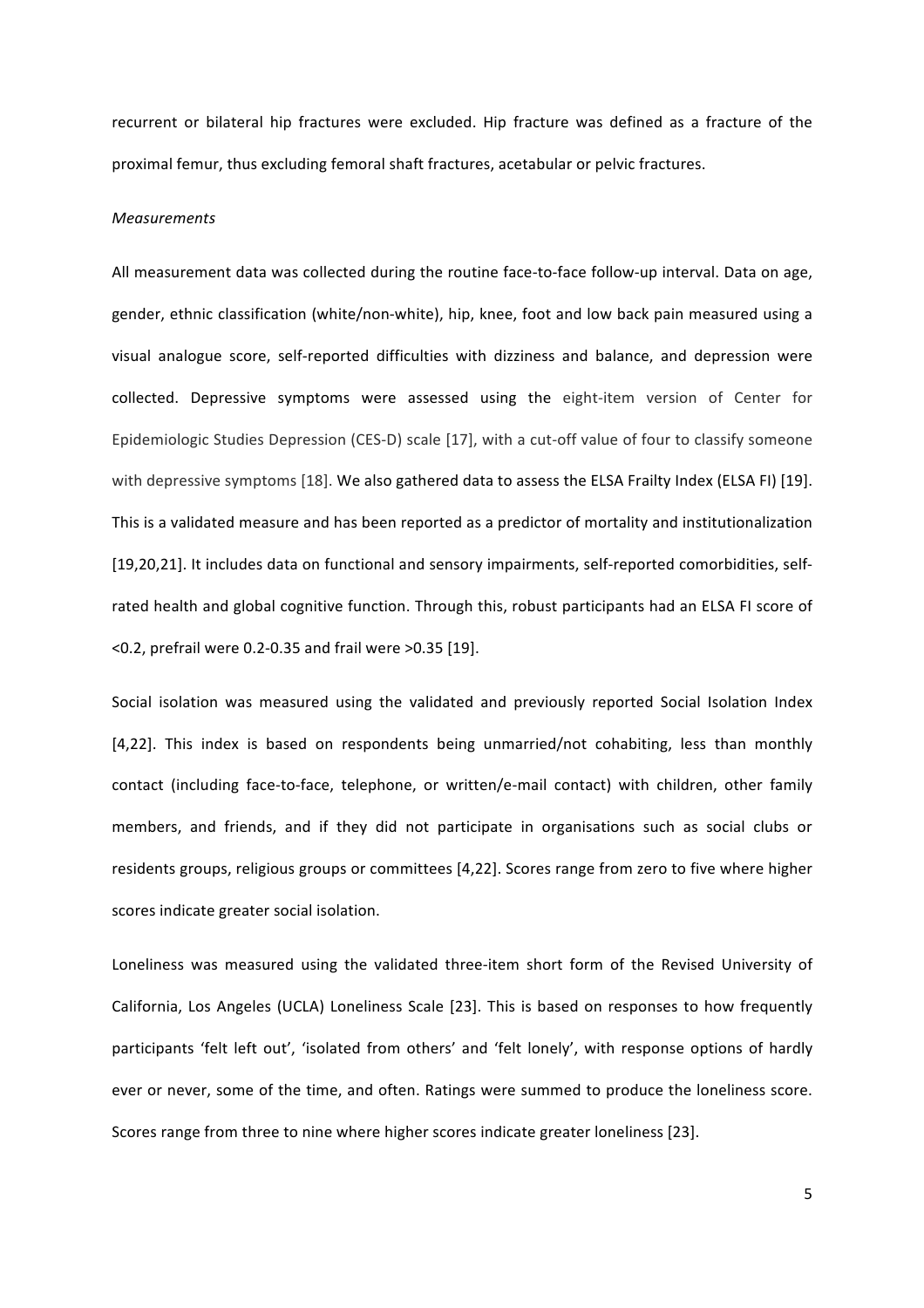## *Statistical Analysis*

Demographic characteristics were reported using mean and standard deviation values and frequencies. The frequency of responses for social isolation and loneliness were calculated at each of the assessment time-points. Prevalence of social isolation and loneliness with 95% confidence intervals (CI) were calculated for the three assessment intervals.

Change in social isolation and isolation over time was assessed by the three assessment intervals. 'Age' (continuous), 'Gender' (factor: male/female), 'Depressed' (factor: self-reported yes/no) and ELSA FI (continuous) were included as explanatory variables (in addition to the factor variable, 'Time') to explain some of the other variation in social isolation and loneliness. We also performed an age stratification analysis where change in social isolation and loneliness were stratified into 50 to 72 years and 73 to 89 years by reference to the median age (72 years).

Multilevel modelling was used to analyse the data. This determined whether the 'Time' variable (levels=base, during, post 1) was significant between any two of the levels (pairwise comparison). The model was built by including all the terms (explanatory variables) and none were removed if they were found to be non-significant during the fitting process. Random intercept models (where each participant's data were fitted with the same slope but different intercept) were compared to random intercept and slope models (where each participant's data were fitted with a different slope and intercept). In all cases, the random intercept models were preferred due to model parsimony/best fit tests. All analyses were performed in the R Statistics program (R Core Team 2015). R: A language and environment for statistical computing. R Foundation for Statistical Computing, Vienna, Austria. URL https://www.R-project.org/.) using the 'lmer' function in the 'lme4' package.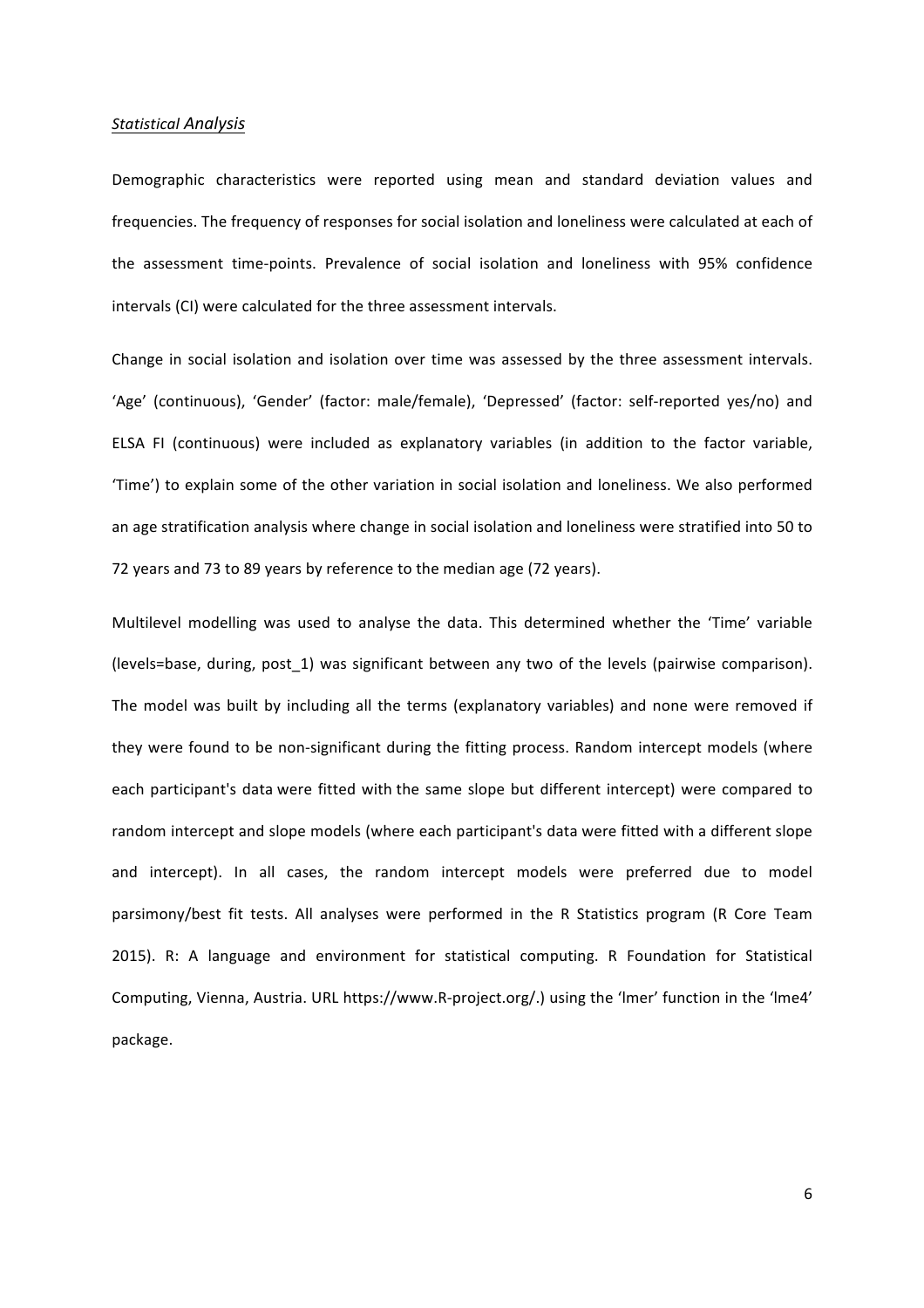#### **RESULTS**

Of the 11,391 participants in the ELSA dataset, 280 were identified as having had a single hip fracture surgically managed with data for outcomes of interest available for the three assessment intervals. Full data were available and analysed for 215 participants. The demographic characteristics of these participants are presented in Table 1. The cohort comprised of 135 women and 80 men. At the pre-fracture phase, the mean age was 70.3 years (standard deviation: 16.8 years). It was not possible to include 65 participants whose data were either 'not defined' or 'not documented' for social isolation, loneliness and key demographic characteristics.

**Table 2** illustrates the frequency of outcomes for social isolation and loneliness between the three assessment intervals.

## *Social Isolation*

There was no statistically significant difference in social isolation before their fracture compared to the final (minimum of two years) follow-up phase  $(p=0.78)$ . The prevalence of social isolation prefracture was  $14\%$  (95% CI: 10% to 21%), and 19% (95% CI: 13% to 27%) at the final follow-up phase. There was no difference in this measure of social isolation between pre-fracture to final follow-up phase when assessed for participants aged 50 to 72 years (p=0.93) or those aged 73 to 89 years (p=0.79).

There was no statistically significant difference in social participation between the fracture-recovery phase compared to the pre-fracture phase  $(p=0.25)$ , nor from the fracture-recovery phase to the final follow-up phase  $(p=0.12;$  **Figure 1**). Frailty was an explanatory variable for this analysis, with greater frailty demonstrating greater social isolation than those who were less frail (p=0.003). Age, gender and depression were not explanatory factors (p>0.16).

## *Loneliness*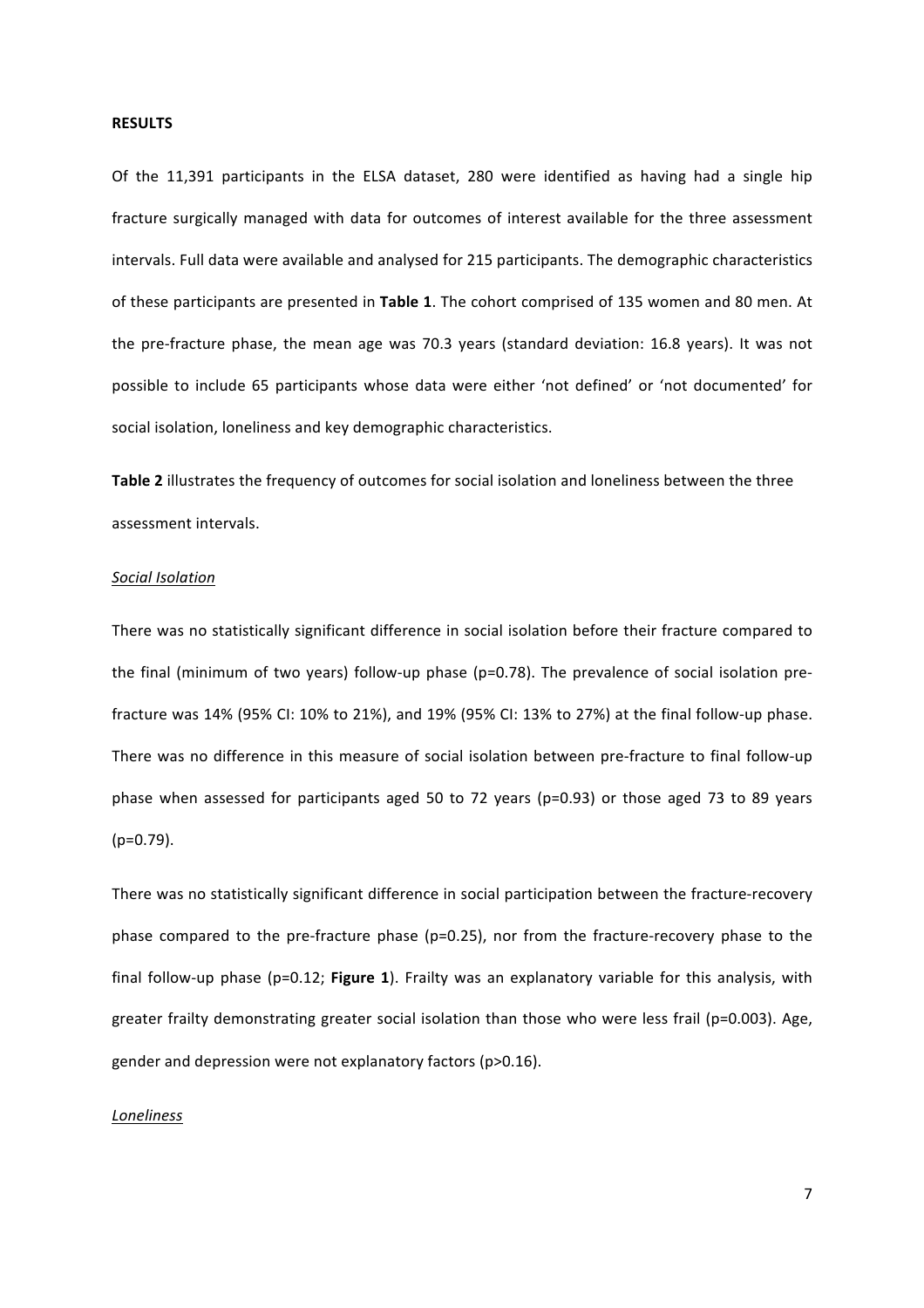There was no statistically significant difference in loneliness pre-fracture compared to the final follow-up phase (p=0.12). The prevalence of this measure of loneliness was 15% (95% CI:  $10\%$  to 23%) pre-fracture, decreasing to 13% (95% CI: 8% to 20%) at final follow-up. There was no difference in loneliness between pre-fracture to final follow-up phase when assessed for participants aged 50 to 72 years (p=0.23) or those aged 73 to 89 years (p=0.35).

At individual time-points, there was no difference in loneliness from pre-fracture compared to the fracture-recovery phase (p=0.17) and no significant difference in loneliness between the fracturerecovery phase and the final follow-up phase (p=0.91; **Supplementary Figure 1**). Frailty was a significant explanatory factor, with greater frailty demonstrating greater loneliness (p=0.002). Being depressed was also associated with a higher loneliness score (p<0.001). Age and gender were not significant explanatory factors for loneliness (p>0.17).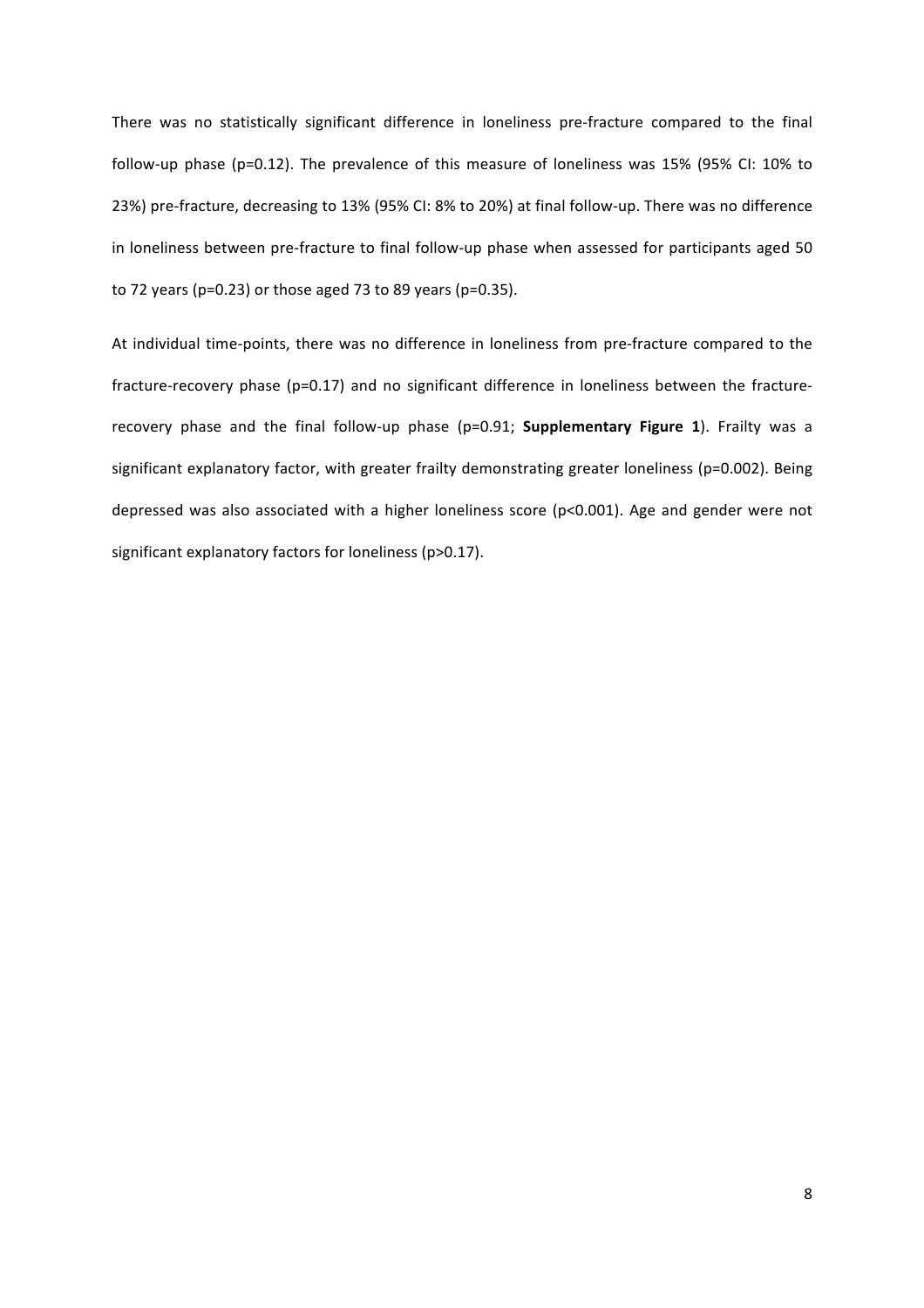#### **DISCUSSION**

The results indicate that social isolation and loneliness occur in a significant proportion of people following hip fracture. Neither social isolation nor loneliness differ significantly before or after a minimum of two years post-hip fracture.

The ELSA data suggests a large proportion of people following hip fracture experience social isolation. This is comparable with other cohorts where approximately 18% of patients were catagorised as isolated or at a high risk of social isolation [4]. Similarly, the prevalence of loneliness was reported to be 13% post-hip fracture, which is comparable to the previously reported 10% estimated from Western Europe [11]. However sustaining a hip fracture did not appear to change (increase or decrease) social isolation or loneliness. Hip fracture therefore appears to neither increase nor decrease social networks or communication/interactions. This may be surprising given that it may be assumed that following a hip fracture, patients would come into greater contact with carers (formal and informal) and health care professionals during the recovery stage [13,15]. However, this does not appear to be reflected in the ELSA data. Based on these findings, whilst it may appear that hip fracture may not increase social isolation, the high continuing prevalence of this suggestions that these patients should be provided with support to increase social participation to negate the adverse health and social effects which social isolation and loneliness are associated with [5].

Social isolation and loneliness can have significant negative health and social consequences [5]. Interventions have been previously proposed to address this in older people. These have included: community ventures, mentoring, support to engage with online platforms and befriending schemes to improve access and rebuild social networks [24,25]. There has however been limited research on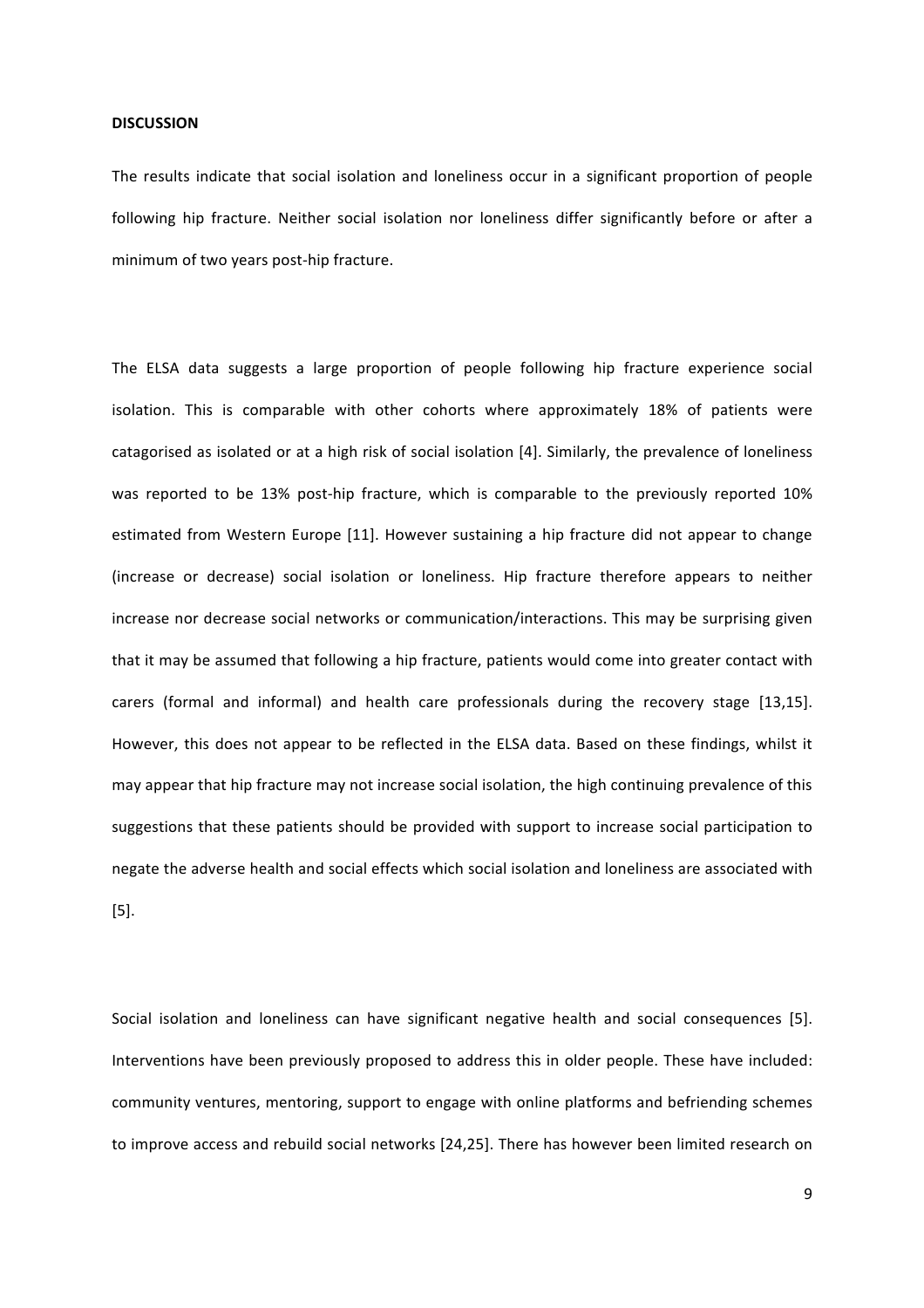specific social participation interventions for people following hip fracture, and how they relate to recovery. A research priority is therefore to develop and test interventions for this population, tailored to their residential and social networks, to provide sustained improvements in social engagement which can be incorporated into their rehabilitation following hip fracture. Given the prevalence of social isolation and loneliness in this population, targeting this population with evidence-based interventions is a clinical recommendation.

The findings of this analysis indicated that frailty was a significant explanatory factor for social isolation and loneliness in this population. This is in agreement with previous cohorts of older people which have reported an association between frailty and poor social functioning, and an increase in loneliness over time [26]. This has been partly explained by Steptoe et al [4] who suggested that reduced social participation with decreased physical activity particularly may have negative biological consequences which are important for health maintenance and higher risk of frailty.

A key issue which this paper raises is that of reverse causality between social isolation, loneliness and hip fracture. Because of the close association between fracture, consequential immobility and impairment and social isolation and loneliness, it is not possible to fully exclude the action of reverse caution in explaining the effects that have been observed, with one potentially causing the other. This could theoretically be mitigated through the use of a linear cross lagged panel model with fixed effect analysis. However, it was not the purpose of this analysis to explore the outcome of social isolation or loneliness for people following hip fracture. Furthermore, whilst we analysed whether there was a difference in trajectory for social isolation and loneliness over the three assessment periods for those who were socially isolated or lonely versus those who were not at baseline, the number of participants included in these analyses were low and insufficient to provide any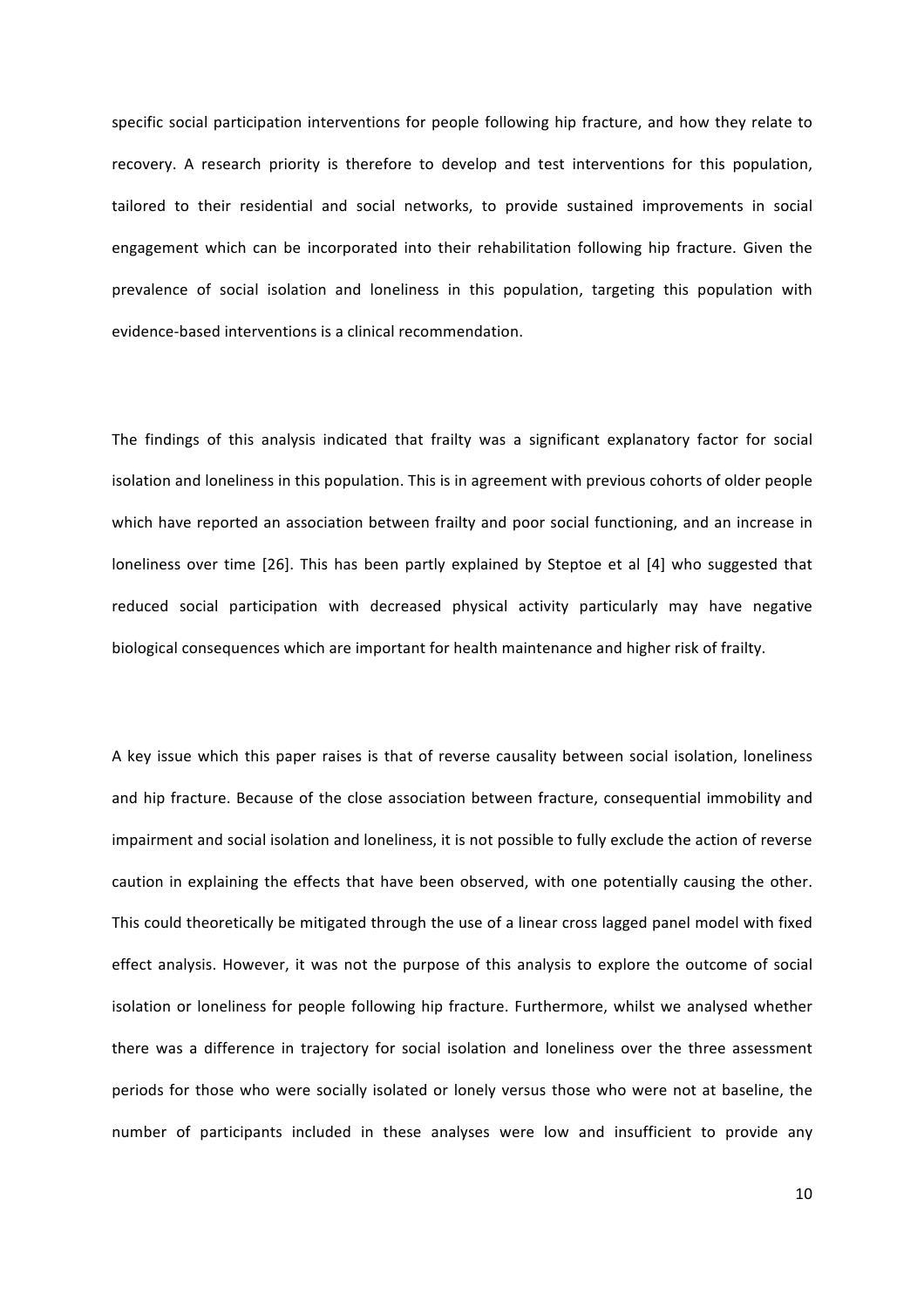meaningful conclusions. Nonetheless, such consideration of reverse causality would therefore be paramount if an evaluation was undertaken of the effect of social isolation or loneliness post-hip fracture on a clinical outcome such as mortality.

The principle strength of this study is that it analysed data representative of the community-dwelling English population aged 60, with pre- and post-fracture data and data on a wide range of potential variables to social isolation and loneliness. It also has two notable weaknesses. First, due to the data available, it was not possible to determine the relationship between a number of potential covariates. Most notably it was not possible to assess the relationship of social isolation and loneliness for participants who live in rural communities rather than urbanised areas [27]. This would warrant further investigation across different datasets where such data are available. Second, this study design was required to answer the research question posed since it provided pre-fracture data on social isolation and loneliness which could not be collected prospectively. However, it was not possible to determine the actual date of hip fracture. The importance of this variable cannot be determined. Analysing by 'phase' negated this as it meant that the interval between operation to final follow-up was sufficient to ensure that all participants would have recovered from their injury given that functional trajectories plateau between six and 12 months post-hip fracture surgery [28]. Nonetheless not analysing the actual date of fracture was a potential limitation which we were unable to resolve.

To conclude, whilst social isolation and loneliness do not change over time for people following hip fracture, these remain significant problems for this population. Given this, the development and implementation of interventions to address these health challenge are warranted and should be a clinical and research priority for the post-operative care of older people following hip fracture.

11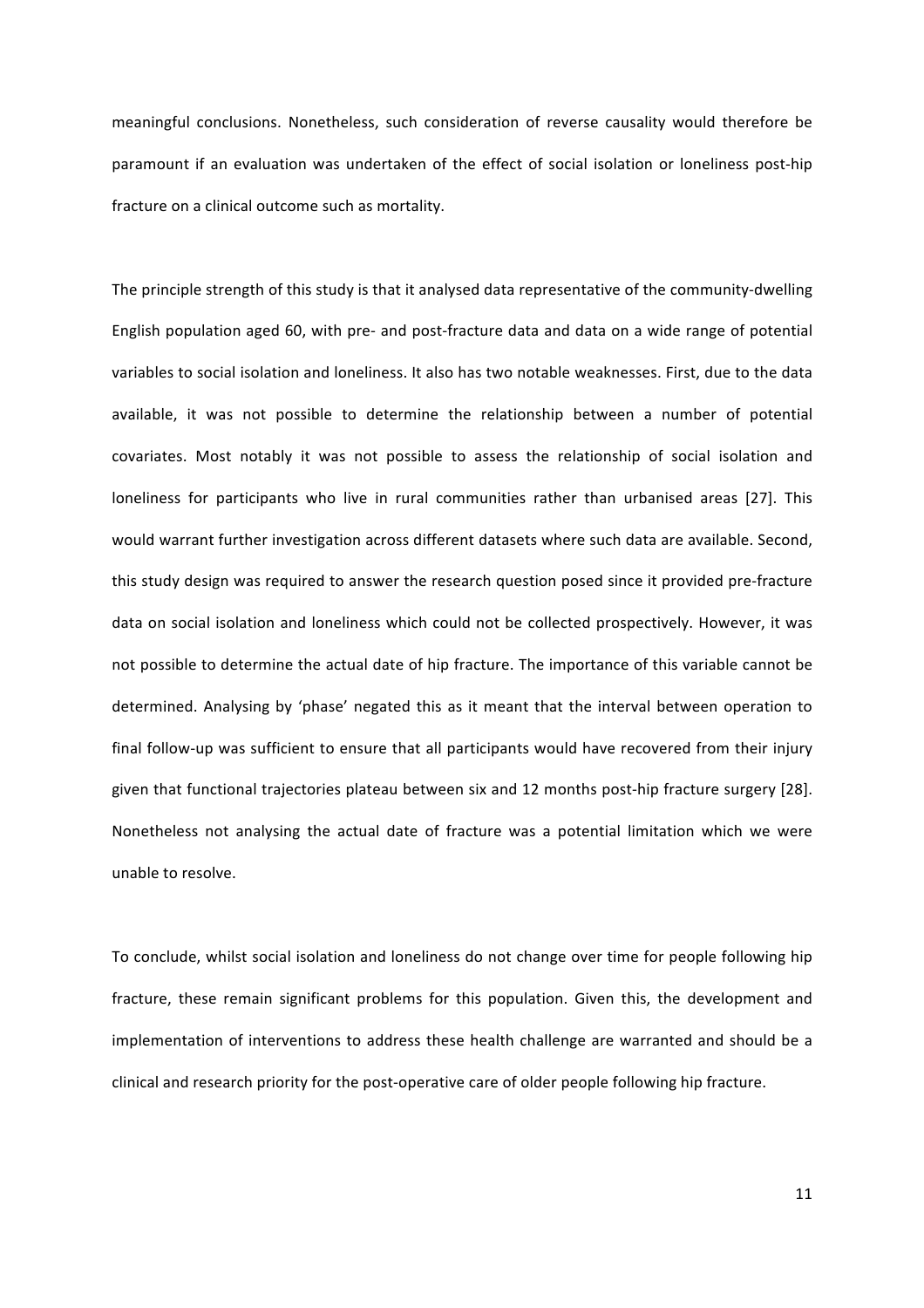# **KEYPOINTS:**

- Older people are at potential risk of social isolation and loneliness, particularly after trauma such as a hip fracture.
- The prevalence of social isolation and loneliness after hip fracture is 19% and 13% respectively.
- Social isolation and loneliness do not change significantly from pre-hip fracture compared to a minimum of two years post-hip fracture.

# **ACKNOWLEDGEMENTS**

The ELSA was developed by researchers based at University Colleague London, the Institute of Fiscal Studies and the National Centre for Social Research.

# **DECLARATIONS**

Funding: No funding was received to undertake this analysis and paper preparation.

**Conflicts of Interest:** No author declares a conflict of interest in relation to this paper.

Ethical approval: Ethical approval for the ELSA cohort was obtained from London Multi-Centre Research Ethics Service (MREC/01/2/91).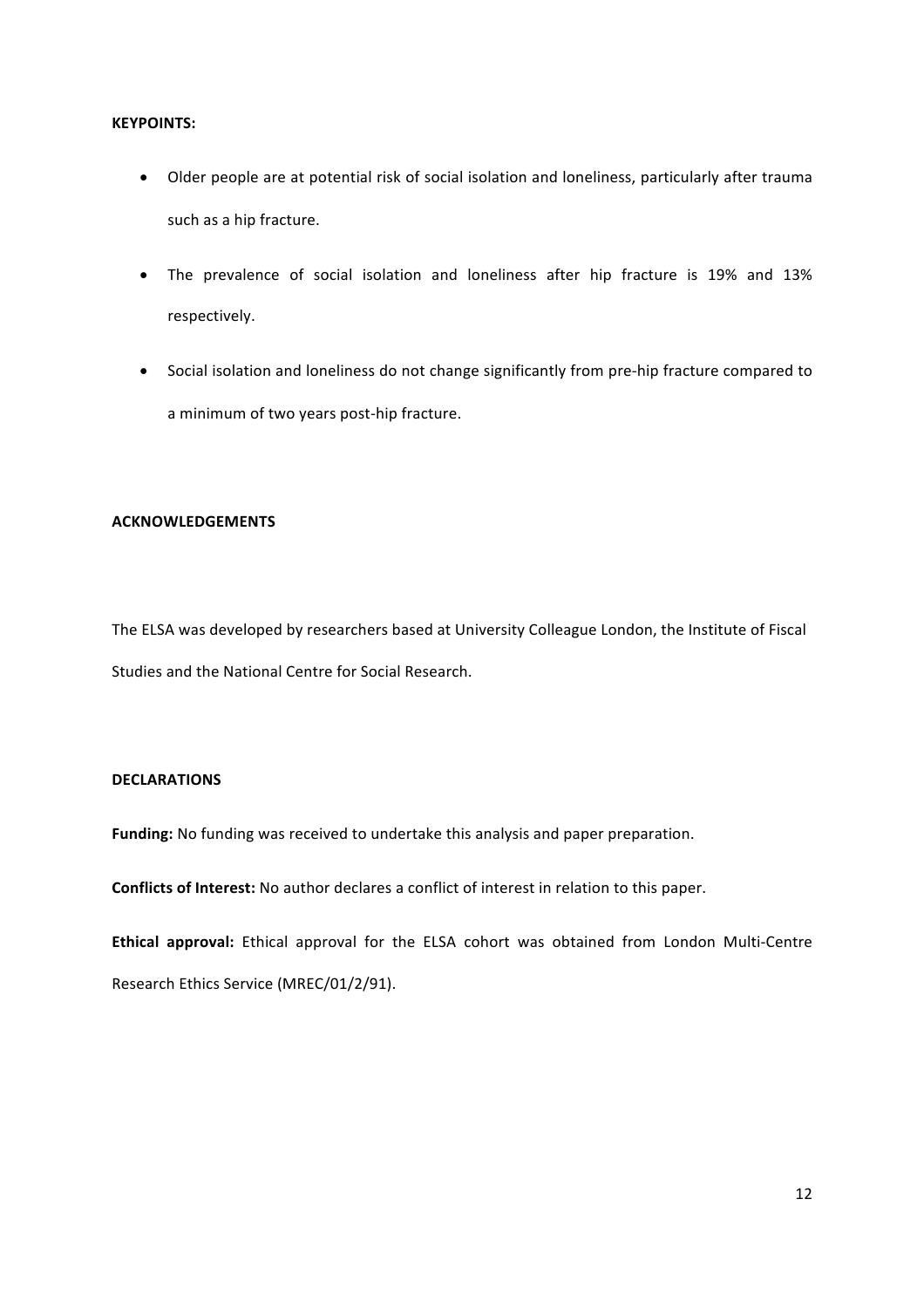# **FIGURE AND TABLE LEGENDS**

Figure 1: Scatter-graph illustrating change in mean and standard deviation values for social isolation at the pre-fracture, fracture-recovery phase and final follow-up phase.

Table 1: Demographic characteristics of the analysed cohort.

Table 2: Frequency (%) of Social Isolation Index and the Revised UCLA Loneliness Scale for this analysis (n=215).

**Supplementary Figure 1:** Scatter-graph illustrating change in mean and standard deviation values for loneliness at the pre-fracture, fracture-recovery phase and final follow-up phase.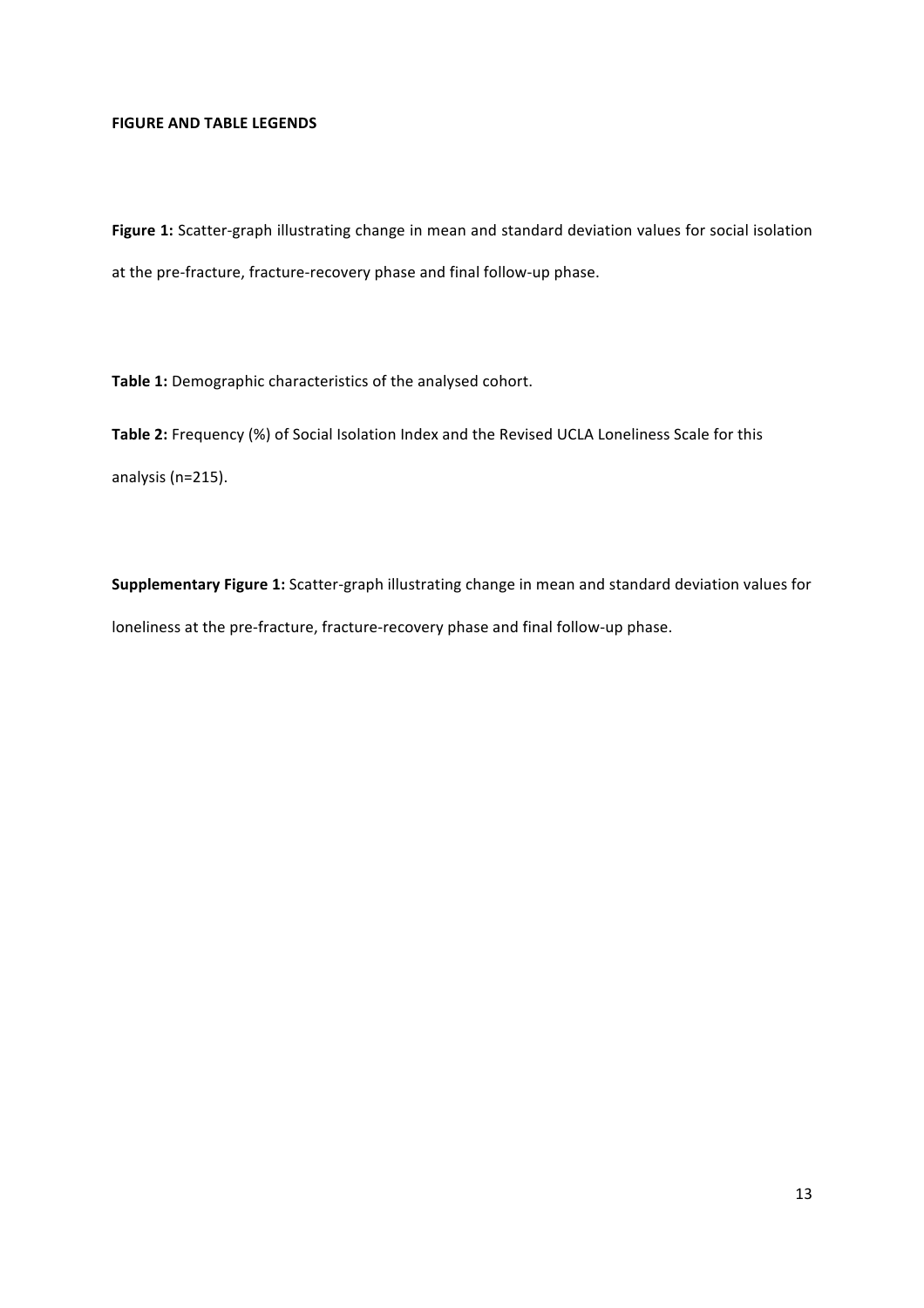# **REFERENCES**

1. Victor C, Sambler S, Bond J, Bowling A. Being alone in later life: loneliness, social isolation and living alone. Rev Clin Gerontol 2000; 10: 407-417.

2. Wenger GC, Davies R, Shatahmasebi S, Scott A. Social isolation and loneliness in old age: review and model refinement. Ageing Soc 1996; 16: 333-358.

3. Ernst JM, Cacioppo JT. Lonely hearts: psychological perspectives on loneliness. Applied Prevent Psychol 1999; 8: 1-22.

4. Steptoe A, Shankar A, Demakakos P, Wardle J. Social isolation, loneliness, and all-cause mortality in older men and women. Proc Natl Acad Sci U S A. 2013; 110: 5797-801.

5. Luanaigh CO, Lawlor BA. Loneliness and the health of older people. Int J Geriatr Psych 32008; 23: 1213-1221.

6. Courtin E, Knapp M. Social isolation, lonliness and health in old age: a scoping review. Health Social Care Comm 2015: In Press.

7. Holt-Lunstad J, Smith TB, Layton JB. Social relationships and mortality risk: a meta-analytic review. PLoS Medicine 2010; 7: 7. 

14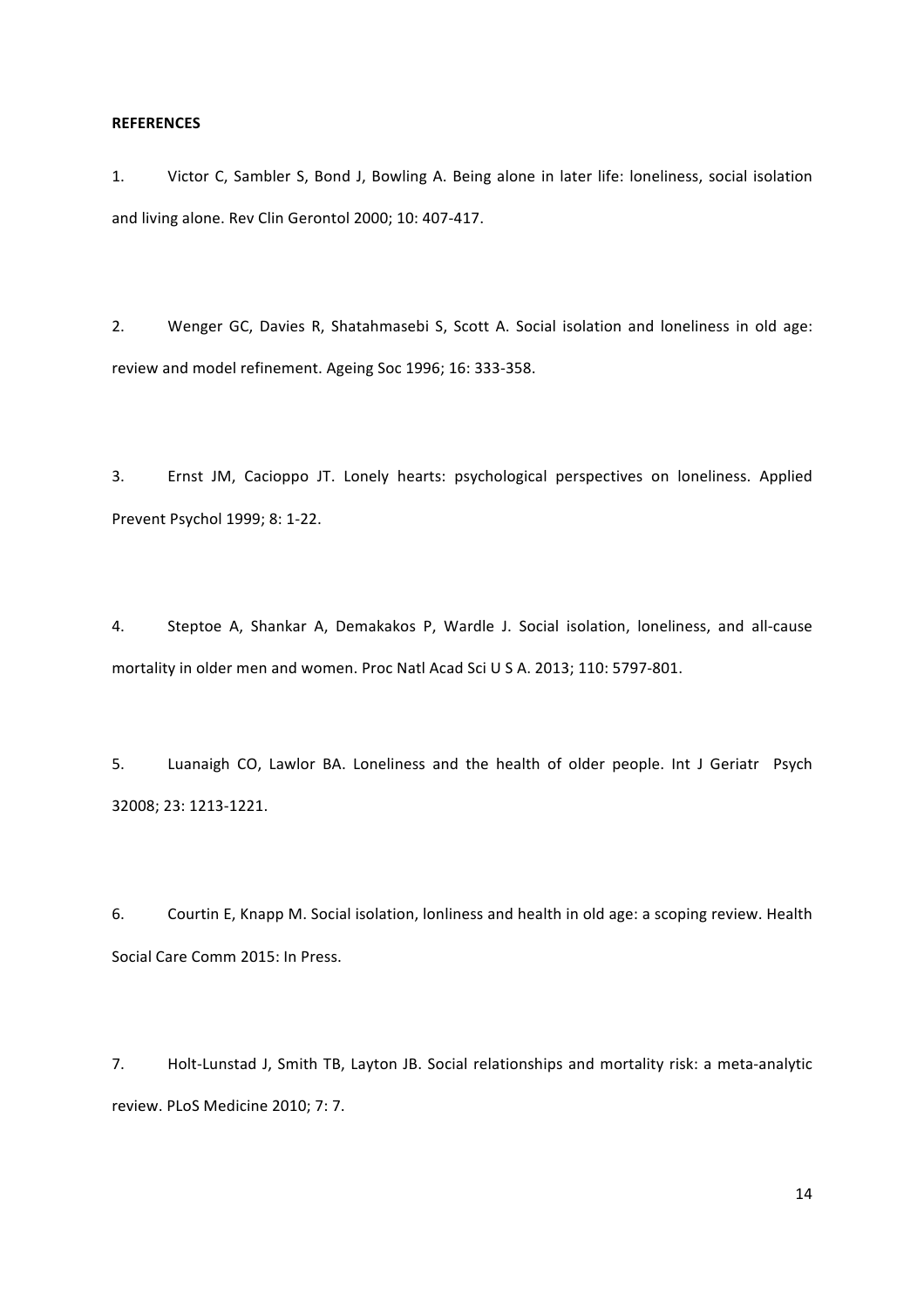8. Health Quality Ontario. Social isolation in community-dwelling seniors: an evidence-based analysis. Ontario Health Technol Assess Service 2008; 8: 1-49

9. Shankar A, Harner M, McMunn A, Stepteo A. Social isolation and loneliness: relationships with cognitive function during 4 years of follow-up in the English Longitudinal Study of Ageing. Psychometric Medicine 2013; 75: 161-170.

10. Landeiro F, Leal J, Gray AM. The impact of social isolation on delayed hospital discharges of older hip fracture patients and associated costs. Osteoporosis Int 2016; 27: 737-745.

11. Fokkema T, De Jong Gieveld J, Dykstra PA. Cross-national differences in older adult loneliness. J Psychol 2012; 146: 201-228.

12. Johnelll O, Kannis JA. An estimate of the worldwide prevalence and disability associated with osteoporotic fractures. Osteoporosis Int 2006; 17: 1726-1733.

13. Hernlund E, Svedbom A, Ivergard M, Compston J, Cooper C, Stenmark J, et al. Osteoporosis in the European Union: medical management, epidemiology and economic burden. A report prepared in collaboration with International Ostoeporosis Foundation (IOF) and the European Federation of Pharmaceutical Industry Associations (EFPIA) Arch Osteoporosis 2013; 8: 136.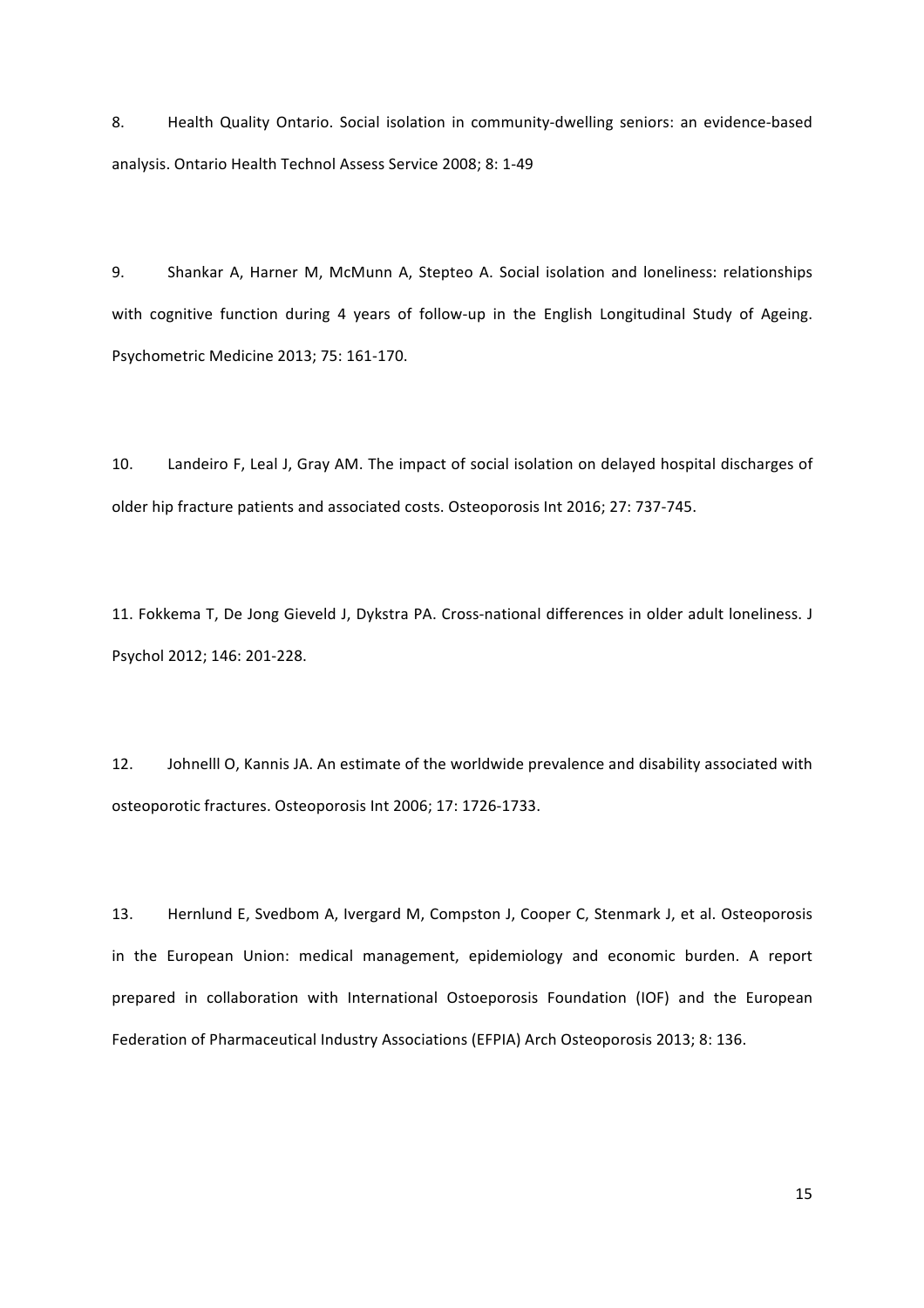14. Boonen S, Autier P, Barette M, Vanderschueren D, Lips P, Haentjens P. Functional outcome and quality of life following hip fracture in elderly women: a prospective controlled study. Osteoporosis Int 2004; 15: 87-94.

15. Dyer SM, Crotty M, Fairhall N, Magaziner J, Beaupre LA, Cameron ID, et al. A critical review of the long-term disability outcomes following hip fracture. BMC Geriatr 2016; 16: 158.

16. Steptoe A, Breeze A, Banks J, Nazroo J. Cohort profile: The English Longitudinal Study of Ageing Int J Epidemiol 2013; 42: 1640-1648

17. Radloff LS. The CES-D scale: a self-report depression scale for research in the general population. Appl Psychol Meas 1977; 1: 385-401.

18. Stafford M, McMunn A, Zaninotto P, Nazroo J. Positive and negative exchanges in social relationships as predictors of depression: evidence from the english longitudinal study of aging. J Aging Health 2011; 23: 607-28.

19. Wade KF, Marshall A, Vanhoutte B, Wu FC, O'Neill TW, Lee DM. Does pain predict frailty in older men and women? Findings from the English Longitudinal Study of Ageing (ELSA). J Gerontol A Biol Sci Med Sci 2016; In Press.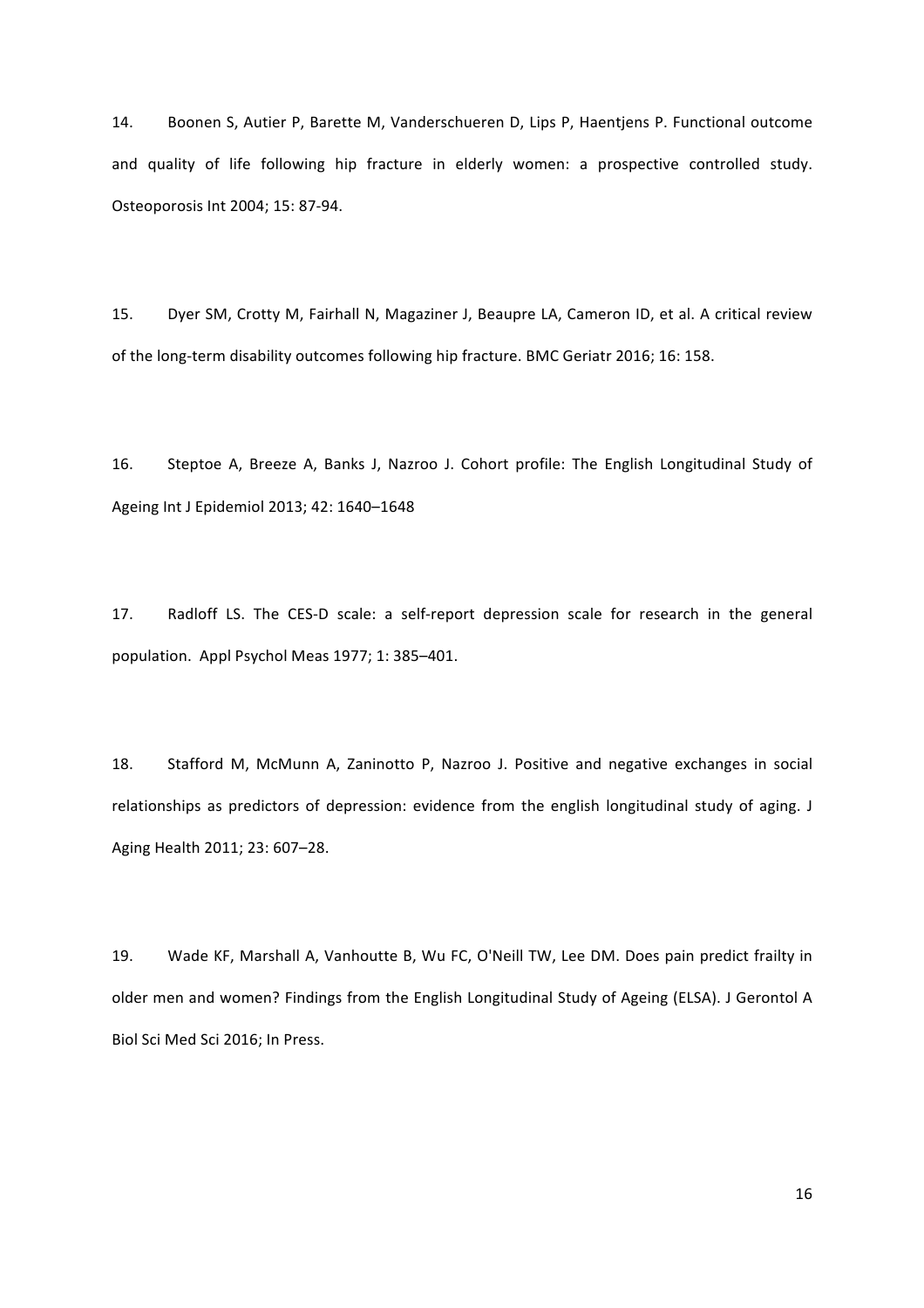20. Rockwood K, Mitnitski A, Song X, Steen B, Skoog I. Long-term risks of death and institutionalization of elderly people in relation to deficit accumulation at age 70. J Am Geriatr Soc 2006; 54: 975-9.

21. Ravindrarajah R, Lee DM, Pye SR, Gielen E, Boonen S, Vanderschueren D, Pendleton N, Finn JD, Tajar A, O'Connell MD, Rockwood K, Bartfai G, Casanueva FF, Forti G, Giwercman A, Han TS, Huhtaniemi IT, Kula K, Lean ME, Punab M, Wu FC, O'Neill TW; European Male Aging Study Group. The ability of three different models of frailty to predict all-cause mortality: results from the European Male Aging Study (EMAS). Arch Gerontol Geriatr 2013; 57: 360-8.

22. Shankar A, McMunn A, Banks J, Steptoe A. Loneliness, social isolation, and behavioral and biological health indicators in older adults. Health Psychol 2011; 30: 377-85.

23. Hughes ME, Waite LJ, Hawkley LC, Cacioppo JT. A short scale for measuring loneliness in large surveys: results from two population-based studies. Res Aging 2004; 26: 655-72.

24. Conroy RM, Golden J, Jeffares I, O'Neill D, McGee H. Boredom-proneness, loneliness, social engagement and depression and their association with cognitive function in older people: a population study. Psychol Health Med 2010;15:463-73.

25. Jones RB, Ashurst EJ, Atkey J, Duffy B. Older people going online: its value and before-after evaluation of volunteer support. J Med Internet Res 2015; 17:e122.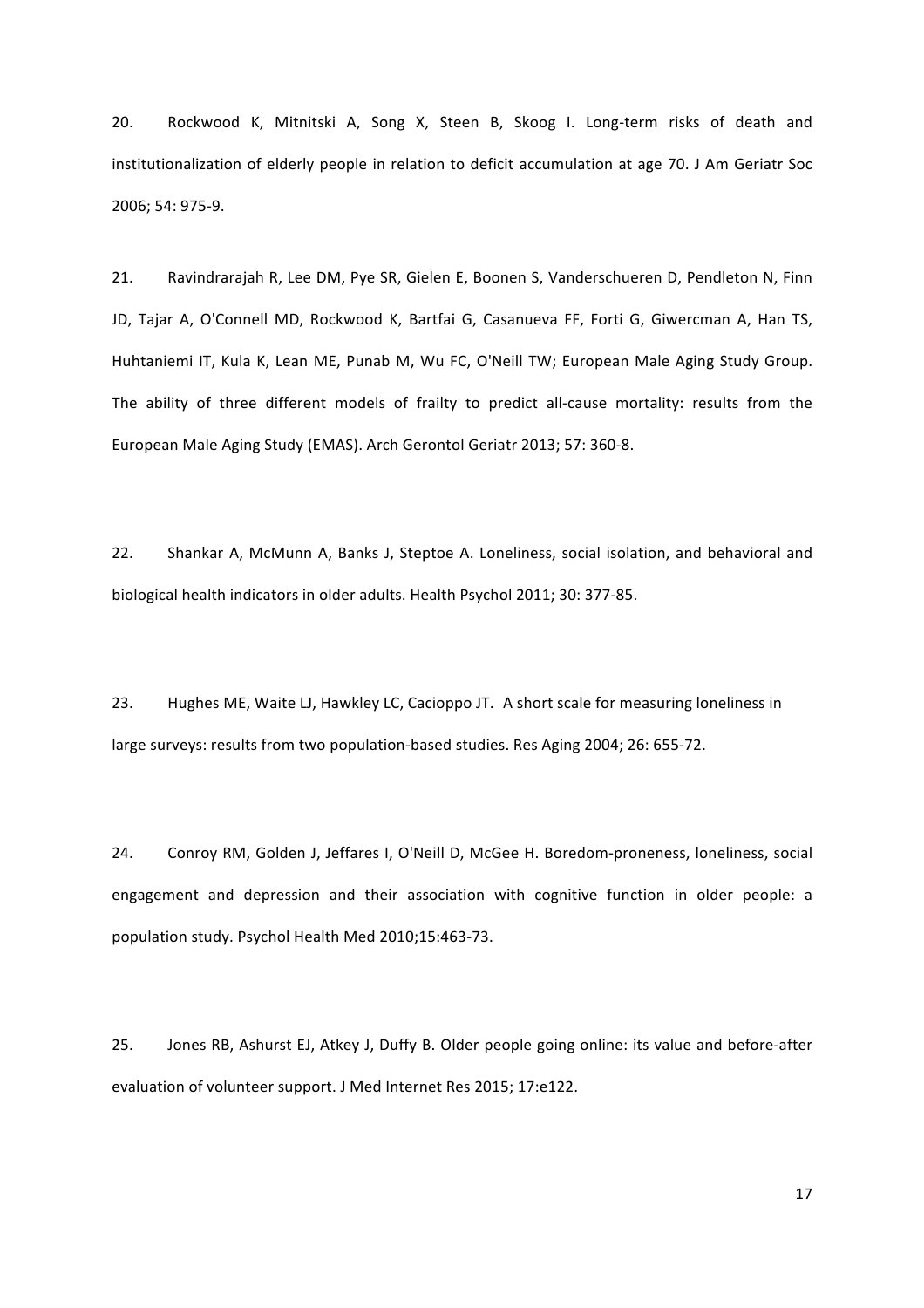26. Hoogendijk EO, Suanet B, Dent E, Deeg DJ, Aartsen MJ. Adverse effects of frailty on social functioning in older adults: Results from the Longitudinal Aging Study Amsterdam. Maturitas 2016; 83: 45-50.

27. Savikko N, Routasalo P, Tilvis RS, Strandberg TE, Pitkälä KH. Predictors and subjective causes of loneliness in an aged population. Arch Gerontol Geriatr 2005; 41: 223-33.

28. Jones CA, Jhangri GS, Feeny DH, Beaupre LA. Cognitive status at hospital admission: postoperative trajectory of functional recovery for hip fracture. J Gerontol A Biol Sci Med Sci 2015: In Press.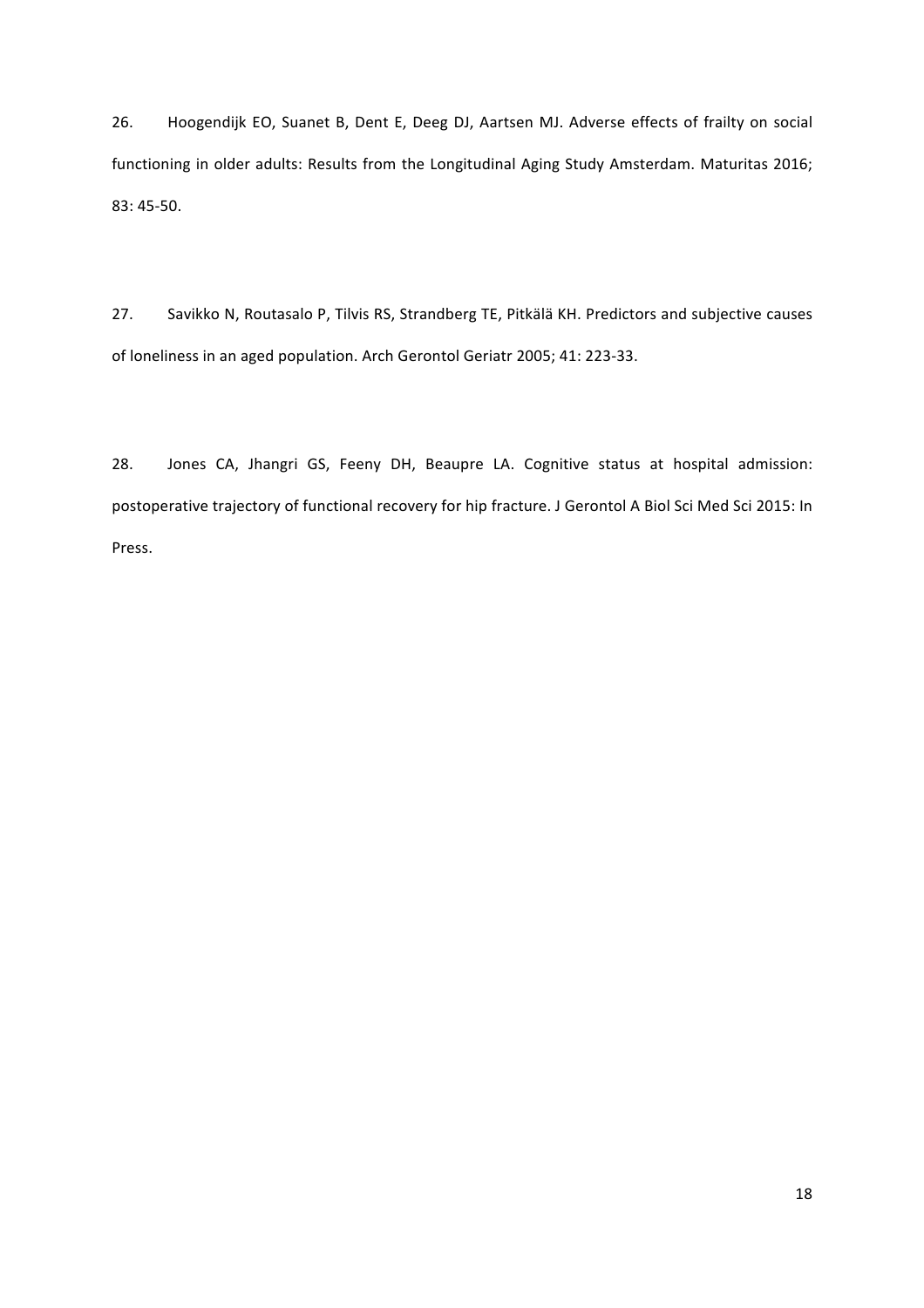Figure 1: Scatter-graph illustrating change in mean and standard deviation values for social isolation at the pre-fracture, fracture-recovery phase and final follow-up phase.



**All data**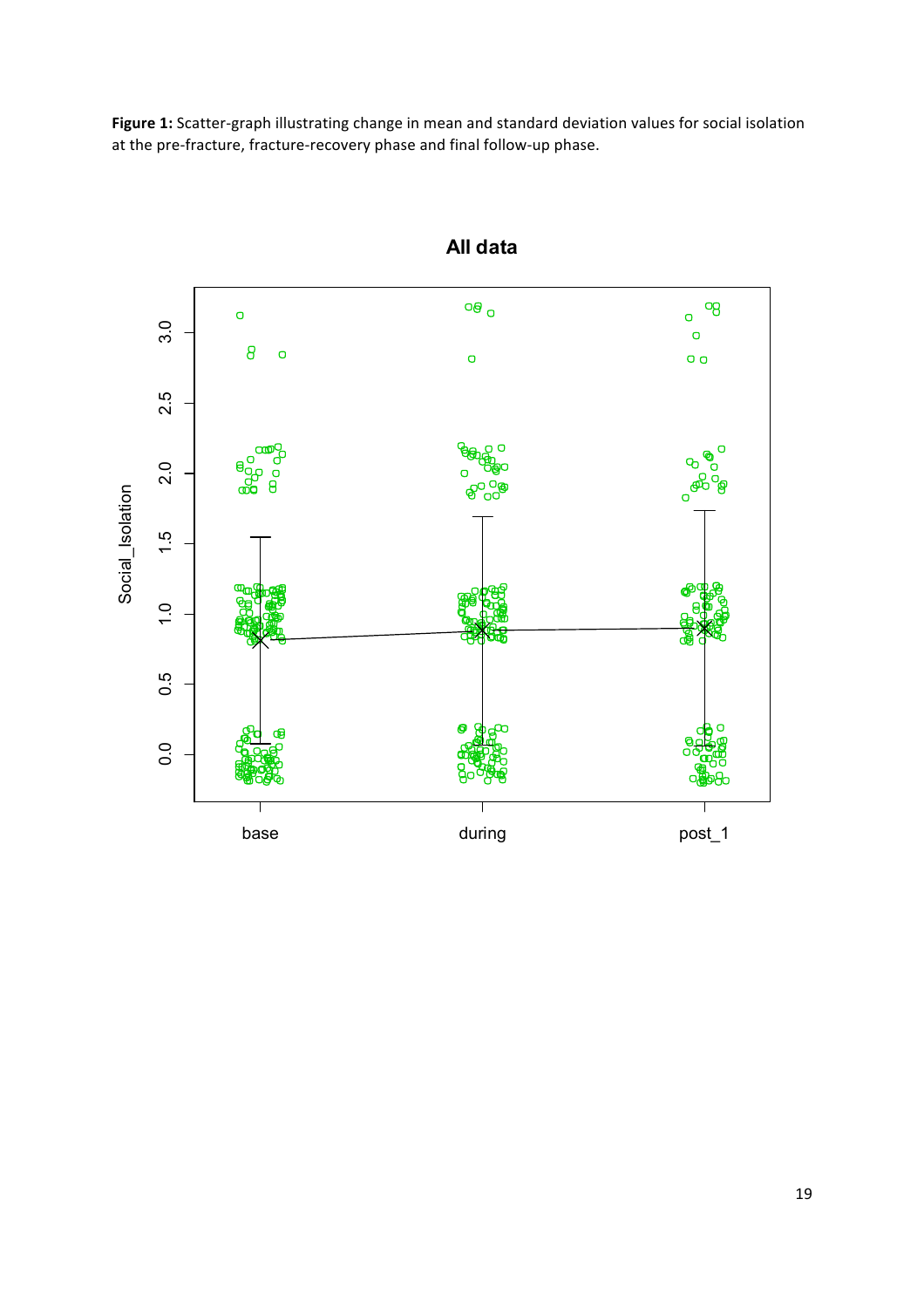**Supplementary Figure 1:** Scatter-graph illustrating change in mean and standard deviation values for loneliness at the pre-fracture, fracture-recovery phase and final follow-up phase.



**All data**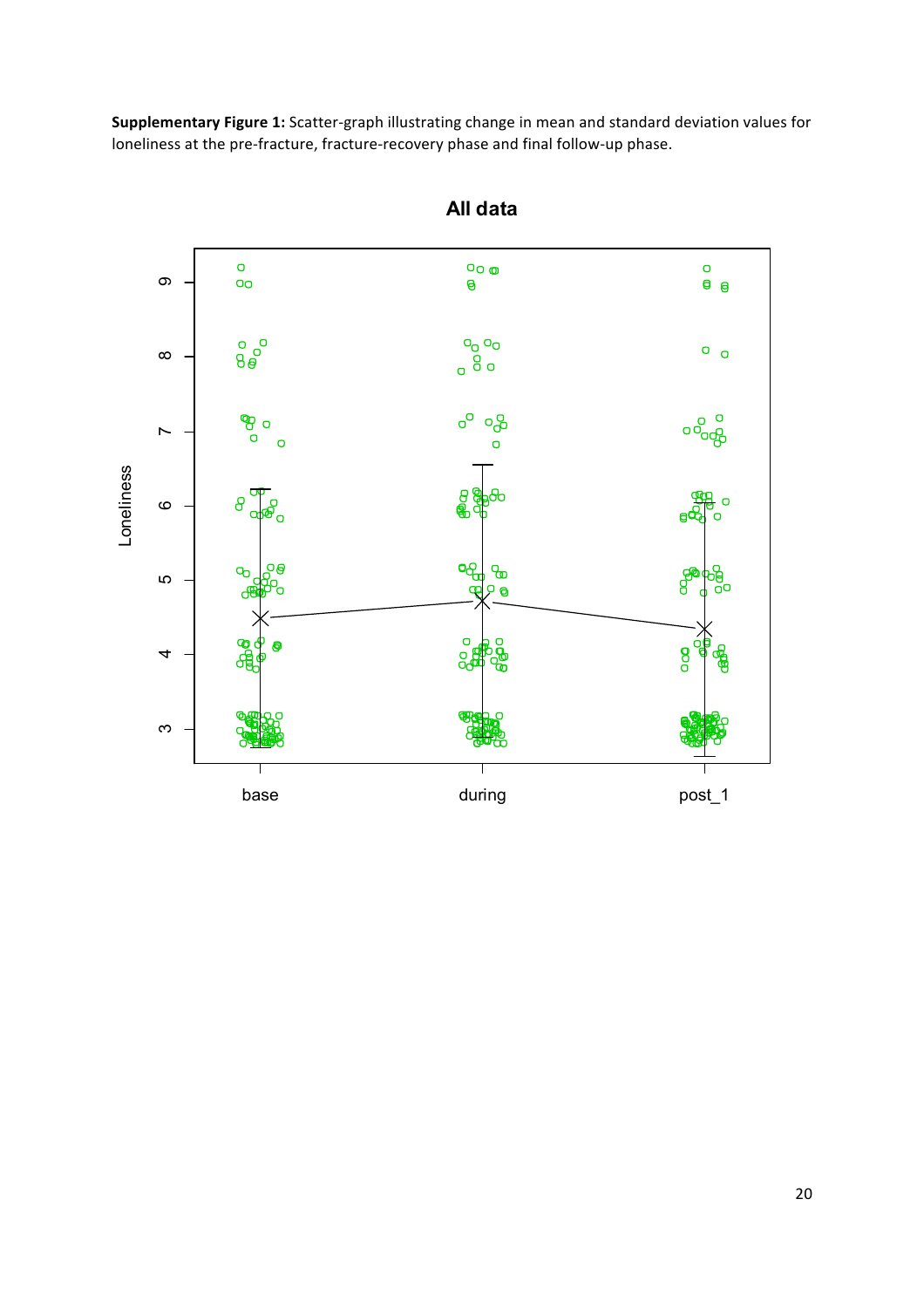| N                                         | 215                              |  |
|-------------------------------------------|----------------------------------|--|
| Gender (m/f)                              | 80/135                           |  |
| Mean (SD) Age in Years                    | 70.3 (16.8)                      |  |
| Ethnic Group (%)                          | 58.6: White                      |  |
|                                           | 15.8: Non-white                  |  |
|                                           | 1.2: Not defined                 |  |
| Mean (SD) VAS Pain: LBP                   | 4.10(2.7)                        |  |
| Mean (SD) VAS Pain: hip pain              | 3.84(3.4)                        |  |
| Mean (SD) VAS Pain: knee pain             | 4.14(3.3)                        |  |
| Mean (SD) VAS Pain: foot pain             | 3.6(3.1)                         |  |
| Self-reported problems with balance (%)   | 4.2: Always                      |  |
|                                           | 3.7: Very often                  |  |
|                                           | 3.3: Often                       |  |
|                                           | 14.0: Sometimes                  |  |
|                                           | 25.6: Never                      |  |
|                                           | 48.8: Not reported               |  |
| Self-reported problems with dizziness (%) | 0.9: Always                      |  |
|                                           | 1.9: Very often                  |  |
|                                           | 1.4: Often                       |  |
|                                           | 8.4: Sometimes                   |  |
|                                           | 37.7: Never                      |  |
|                                           | 50.2: Not reported               |  |
| Self-reported depression (%)              | 9.3: Yes                         |  |
|                                           | 48.8: No                         |  |
|                                           | 41.9: Not reported               |  |
| <b>ELSA Frailty Index</b>                 | 49.8: Robust (score < 0.2)       |  |
|                                           | 27.9: Pre-frail (score 0.2-0.35) |  |
|                                           | 22.3: Frail (score > 0.35)       |  |

Table 1: Demographic characteristics of the analysed cohort.

 $f$  – female;  $m$  – male;  $N$  – number of participants; THR – total hip replacement; TKR – total knee replacement; SD - standard deviation; VAS - visual analogue scale.